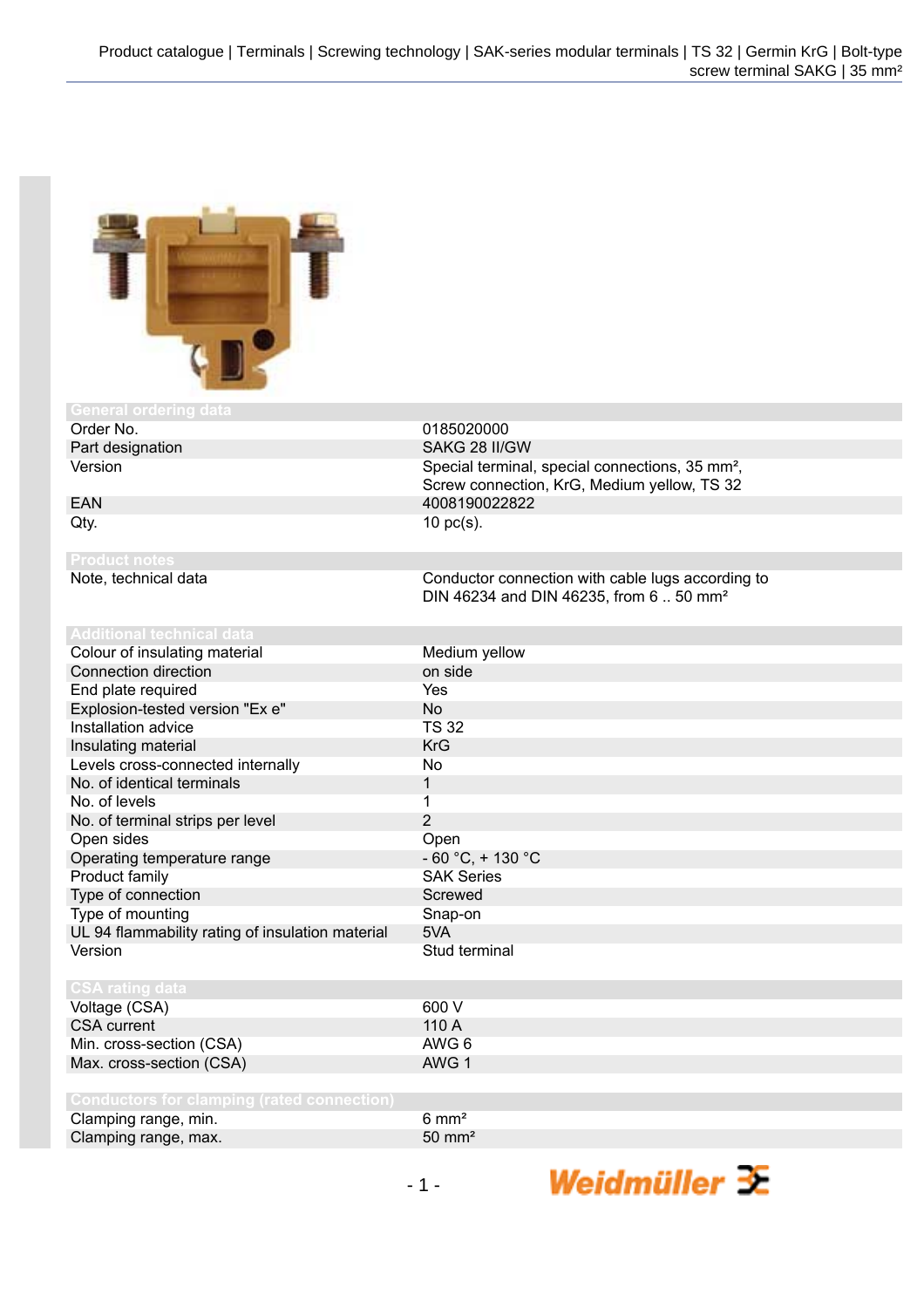| <b>Conductors for clamping (rated connection)</b> |                        |
|---------------------------------------------------|------------------------|
| Type of connection                                | Screw connection       |
| 2nd type of connection                            | screwed                |
| Connection direction                              | on side                |
| No. of connections                                | $\mathbf{1}$           |
| Clamping screw                                    | M 6                    |
| Tightening torque range                           | 3.06.0 Nm              |
| AWG conductor size, min.                          | AWG 6                  |
| AWG conductor size, max.                          | AWG 1                  |
| AWG conductor size, min.                          | $13.3$ mm <sup>2</sup> |
| AWG conductor size, max.                          | 42.41 mm <sup>2</sup>  |
|                                                   |                        |
| <b>Dimensions</b>                                 |                        |
| Width                                             | 28 mm                  |
| Height of lowest version                          | 51.4 mm                |
| Length                                            | 70 mm                  |
| TS 32 offset                                      | 35 mm                  |
|                                                   |                        |
| <b>Rating data</b>                                |                        |
| Rated cross-section                               | $35 \text{ mm}^2$      |
| Rated voltage                                     | 1,000 V                |
| Rated impulse voltage                             | 8 kV                   |
| Rated current                                     | 125 A                  |
| <b>Standards</b>                                  | IEC 60947-7-1          |
| Current with max. conductor                       | 150 A                  |
|                                                   |                        |
| UL rating data                                    |                        |
| Voltage (UL)                                      | 600 V                  |
| Current (UL)                                      | 95 A                   |
| Min. cross-section (UL)                           | AWG 8                  |
| Max. cross-section (UL)                           | AWG <sub>2</sub>       |
|                                                   |                        |
| <b>Approvals</b>                                  |                        |
| Approvals institutes                              |                        |
|                                                   |                        |
|                                                   |                        |

| <b>Downloads</b>       |                                        |
|------------------------|----------------------------------------|
| <b>DXF</b>             | 01426_SAKG_28_II-GW_DXF.dxf            |
| <b>STEP</b>            | 0185020000 01426 SAKG 28 II-GW STP.stp |
|                        |                                        |
| <b>Classifications</b> |                                        |
| ETIM 2.0               | EC000897                               |
| ETIM 3.0               | EC000897                               |
| eClass 4.1             | 27-14-11-31                            |
| eClass 5.0             | 27-14-11-31                            |
| eClass 5.1             | 27-14-11-31                            |
|                        |                                        |